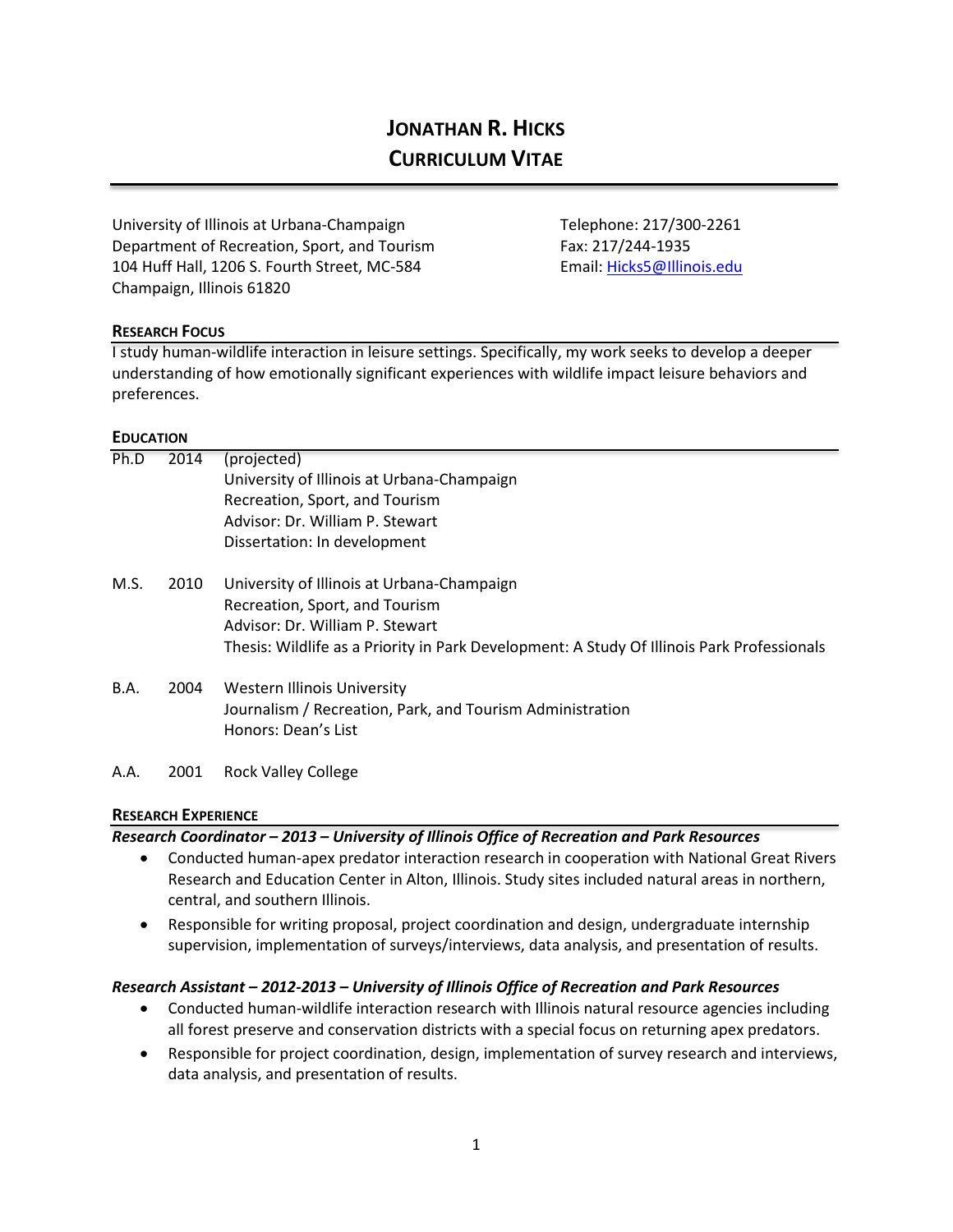## *Research Coordinator – 2012 – Illinois Natural History Survey – Champaign, Illinois*

- Conducted human-deer interaction research for natural resource agencies in Boone and Winnebago Counties including park, forest preserve, and conservation districts, NGOs, and leisure-focused stakeholder groups.
- Responsible for writing proposal, project coordination and design, undergraduate internship supervision, implementation of surveys/interviews, data analysis, and presentation of results.

#### *Research Assistant – 2011 – University of Illinois Office of Recreation and Park Resources*

- Conducted human-wildlife interaction research with Illinois natural resource agencies including all forest preserve and conservation districts.
- Responsible for project coordination, design, implementation of survey research and interviews, data analysis, and presentation of results.

#### *Research Coordinator – 2011 – National Great Rivers Research and Education Center – Alton, Illinois*

- Conducted human-wildlife interaction research for natural resource agencies, including the United States Fish and Wildlife Service, Illinois Department of Natural Resources, The Nature Institute (NGO), and Alton Parks and Recreation Department.
- Responsible for writing proposal, project coordination, budget, design, implementation of survey research and interviews, data analysis, and presentation of results.

#### *Research Assistant – 2009-2010 – University of Illinois Office of Recreation and Park Resources*

- Conducted research identifying and assessing recreational and natural amenities throughout Illinois, including all city recreation departments and park, forest preserve, and conservation districts.
- Responsible for coordinating with ORPR Director Robin Hall, communicating with partners at Illinois Department of Natural Resources, survey design, implementation of survey research, data analysis, and presentation of results.

#### *Research Assistant – 2008-2009 – University of Illinois*

- Compiled literature related to "connecting decision making to sense of place."
- Responsible for coordination and organization of "Connecting Decision Making to Sense of Place" workshop in Ashland, WI September 23 – 30, 2008, including transportation, catering, and schedule/agenda. Also responsible for chapter compilation and editing and for creating and updating corresponding website.

#### **TEACHING EXPERIENCE - SUMMARY**

#### *Instructor of Record for:*

- RST 484 Internship Practicum
- RST 480 Introduction to Internship
- RST 393 Special Problems
- RST 341 Community Recreation Planning
- RST 330 Leisure and Consumer Culture
- RST 217 Public Recreation
- RST 199 Outdoor Recreation and Environmental Philosophy
- RST 120 Foundations of Community Recreation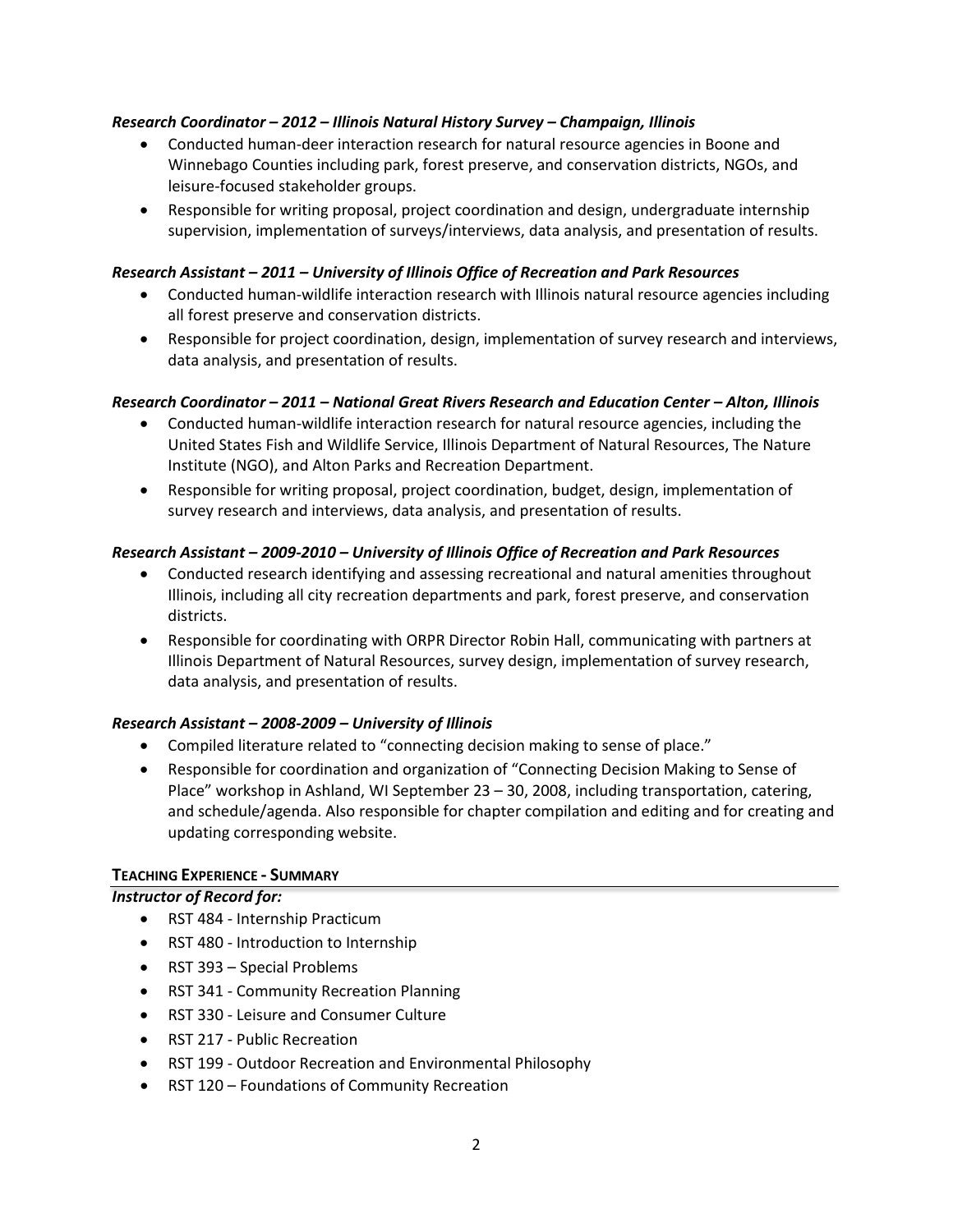# *Internship Coordinator — Fall 2013 to present— University of Illinois James Scholar Supervisor — Fall 2013— University of Illinois*

• Oversaw four unique undergraduate projects

## *Independent Study Supervisor — Fall 2013— University of Illinois*

• Oversaw undergraduate student field experience for local television network

## **TEACHING EXPERIENCE – COMPLETE**

## *Internship Coordinator — University of Illinois*

- **Fall 2013 to present**
- Oversees all instruction of RST interns in the field and in preparation for the field.
- Maintains positive relationships with current and potential agency contacts.

#### *Instructor — RST 484 Internship Practicum— University of Illinois*

- **Fall 2013**
- Instructed 10 students in an entirely field-based experience.
- Maintained regular contact with students in the field and their agency supervisors.
- Developed course content reflective of department guidelines and expectations.

## *Instructor — RST 480 Orientation to Internship— University of Illinois*

- **Fall 2013**
- Instructed 39 students in hands-on lecture discussion course.
- Developed course content reflective of department guidelines and expectations.
- Instituted social media component in course syllabus.
- Wrote and delivered lectures weekly.

## *Instructor — RST 341 Community Recreation Planning — University of Illinois*

#### • **Spring 2014, Spring 2013, Spring 2012, Spring 2011**

- Instructed 15-36 students per semester.
- Developed course content to be reflective of department guidelines and expectations.
- Conceptualized, wrote, and implemented "internship" project in cooperation with City of Pontiac, Illinois.
- Provided oversight and guidance for undergraduate teaching assistant.
- Wrote and delivered lectures thrice weekly.

#### *Instructor — RST 330 Leisure and Consumer Culture— University of Illinois*

- **Fall 2013**
- Instructed 85 students in a lecture/discussion course.
- Developed course content to be reflective of department guidelines and expectations.
- Instituted assignment regimen focused on peer-reviewed literature analysis.
- Wrote and delivered lectures and led discussions thrice weekly.

#### *Instructor — RST 217 Public Recreation— University of Illinois*

- **Fall 2013, Fall 2012**
- Instructed 35-40 students per semester.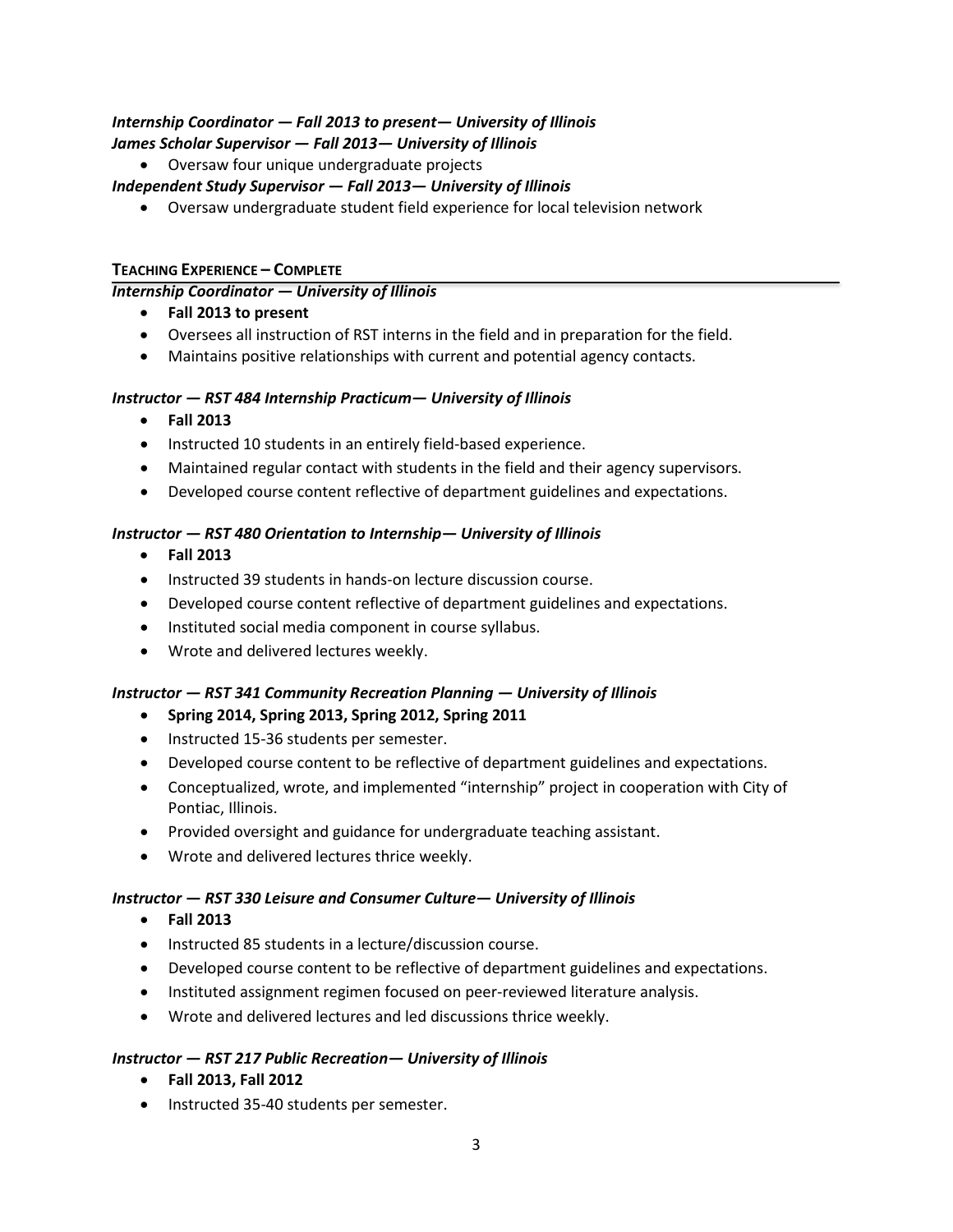- Developed course content to be reflective of department guidelines and expectations.
- Instituted Leisure Autobiography semester-long project.
- Wrote and delivered lectures and led discussions twice weekly.

## *Instructor — RST 199 Outdoor Recreation and Environmental Philosophy — University of Illinois*

- **Spring 2013**
- Instructed six students in a reading and discussion intensive course.
- Developed course content to be reflective of department guidelines and expectations.
- Instituted field interpretation element to course expectations.
- Wrote and delivered lectures and led discussions weekly.

#### *Co-Instructor — Fall 2010 — University of Illinois*

• Co-taught RST 410 – Administration of Leisure Services with Dr. Ryan Gower.

#### *Teaching Assistant — University of Illinois — Fall 2010*

- Assisted Dr. Dawn Trussell in teaching of RST 217 Public Recreation.
- Graded papers/exams and assisted students in course-related questions.

#### *Teaching Assistant — University of Illinois — Fall 2009*

- Assisted Dr. Anton Endress in teaching of NRES 419 Terrestrial Ecosystems.
- Graded papers/exams and assisted students in course-related questions.

#### *Guest Lectures — University of Illinois*

- Spring 2014 RST 101 Orientation to Leisure Studies; lecture topics included discussion of internship planning and pursuit processes.
- Fall 2013 RST 410 Administration of Leisure Services; lecture topic included grant writing.
- Fall 2011 Alan V. Sapora Student Institute
- Spring 2010 RST 341 Community Recreation Planning; lecture topics included discussion of connections and disconnections between leisure research and practice.
- Spring 2009 RST 341 Community Recreation Planning; lecture topics included human-wildlife interaction and wildlife management in Illinois.

#### **PUBLICATIONS**

Hicks, J.R. (2013). More Than A Feeling: How and why emotional connections to wildlife contribute to effectively managing parks and open space. *Parks and Recreation Magazine*, July.

Hicks, J.R. (2012). Managing the Balance Between People and Animals in Parks and Open Space Settings. *Illinois Parks and Recreation Magazine*, July.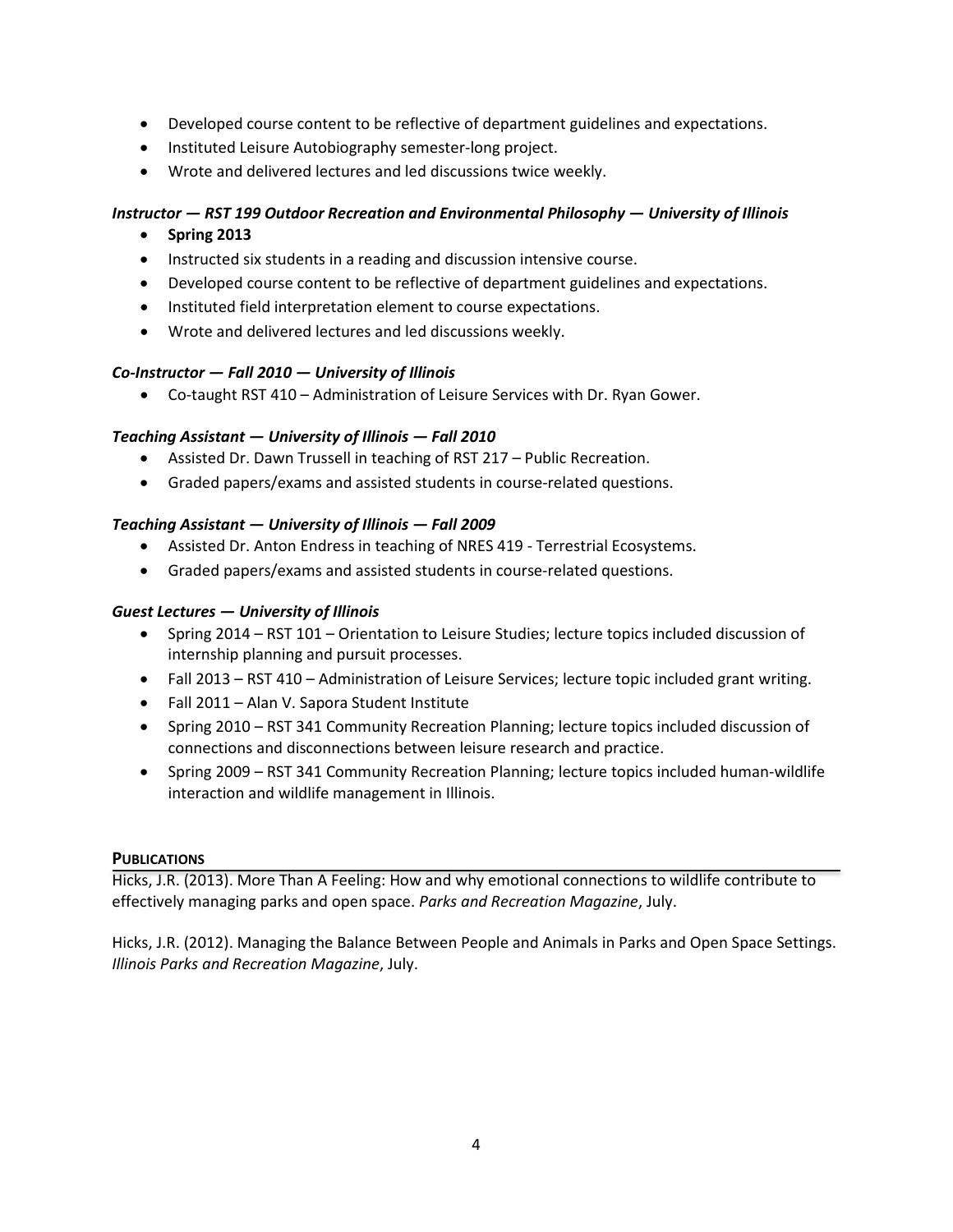#### **SYMPOSIA AND PRESENTATIONS**

Hicks, J.R. (2013). Mapping the Connections Between Wildlife, Learning and Emotion. Association for Outdoor Recreation Conference Research and Publications Symposium, November 8, 2013, College Park, Maryland.

Hicks, J.R. (2013). Human Nature and the Wildlife Conduit. Take A Child Outside Community Symposium, September 26, 2013, Champaign, Illinois.

Hicks, J.R. (2013). "Like the return of Elvis": The emotional implications of wolves and cougars in Illinois. International Symposium on Society and Resource Management , June 4 – 8, 2013, Estes Park, Colorado.

Hicks, J.R. (2013). Wildlife as a Priority in City Park Development: Moving forward by taking a step back. Chicago Wilderness / Audubon Wild Things Conference, February 2, 2013, Chicago, Illinois.

Hicks, J.R. (2011). Uniting Human and Wildlife Communities: A Study of Wildlife-related Leisure Along the Great Rivers. National Great Rivers Research and Education Center Summer Symposium, August 1-2, 2011, Alton, Illinois.

Hicks, J.R. & Stewart, W.P. (2011). Wildlife as a Priority in City Park Development: A Study of Illinois Park Professionals. International Symposium on Society and Resource Management , June 4 – 8, 2011, Madison, Wisconsin.

#### **POSTER PRESENTATIONS**

Hicks, J.R., Weisman, C.J. (2012). Work or Play? An Exploration of the Relationships between People and their Service Dogs in Leisure Activities. The Center on Health, Aging, and Disability and the Health and Wellness Research Initiative 5th Annual Symposium, March 28, 2013, Champaign, Illinois.

Hicks, J.R., Weisman, C.J. (2012). Work or Play? An Exploration of the Relationships between People and their Service Dogs in Leisure Activities. National Recreation and Park Association Congress and Exposition, October 16-18, 2012, Anaheim, California.

#### **RELATED PROFESSIONAL HISTORY**

*Music and Environmental Writer — The Rock River Times — Rockford, IL — May 2005 — August 2010* 

- Accept and pursue music-related writing assignments of local interest
- Coordinate and interview sources
- Write regular opinion columns, "Songs and Scenes" and "Fierce Green Fire"

## *Forestry Technician (Public Services) — USDA Forest Service – Midewin National Tallgrass Prairie — Wilmington, IL — May 2009 – August 2009*

- Composed and edited educational and public relations materials for US Department of Agriculture, US Forest Service, and Midewin National Tallgrass Prairie publications.
- Constructed and maintained necessary hiking trail elements including but not limited to bridges and scenic overlooks.
- Facilitated public contact through welcome center tours, informational discussion, book sales, and telephone direction.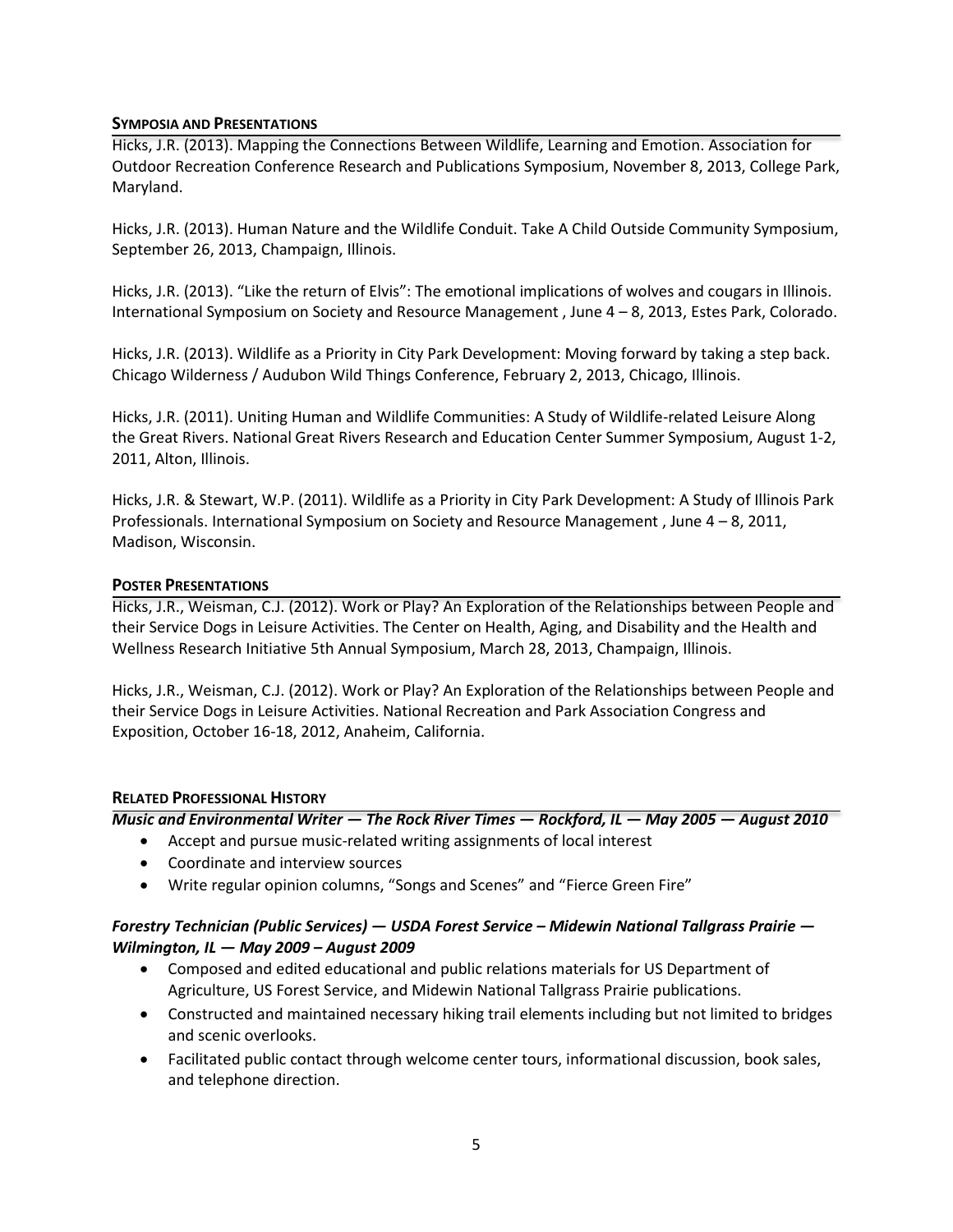## *Restoration/Stewardship Intern — Natural Land Institute — Rockford, IL — June 2008 – August 2008*

- Involved in restoration needs and developing and implementing strategies to maintain and restore a variety of native habitats at a variety of northern Illinois sites.
- Assisted in plant inventory efforts, including locating waypoints and measuring transects in prairie, forest, and wetland ecosystems.
- Assisted in annual bird survey efforts.

# *Permanent Substitute Teacher — Rockford Public Schools District 205 — Rockford, IL — March 2008 – June 2008*

- Developed and taught 2nd grade curriculum at Nelson Elementary.
- Responsible for instruction and discipline of 24 students, including Principal and IEP meetings.
- Met with parents as necessary to ensure student success in and around the classroom.

# *Environmental Recreation Coordinator — Rockford Park District — Rockford, IL — July 2007 – September 2007*

- Provided instruction and direct leadership to program participants in various topics including, but not limited to, nature hikes, archery, river study, teams/challenge course, snow tubing, cross-country skiing, live reptile/birds of prey presentations, and site interpretation
- Assisted Program Manager in coordinating and implementing special events related to environmental recreation for a broad range of participants. Developed, coordinated, promoted, implemented and evaluated environmental recreation programs specifically for teen participants.
- Contributed to the development and execution of the center's annual program and facility budget and operational plan. Performed assigned budget responsibilities.
- All Evening Program Coordinator responsibilities (please see below)
- All Camp Lone Oak Director responsibilities (please see below)

# *Director — Camp Lone Oak Residential Summer Camp — Rockford, IL — May-August 2006, 2007 seasonal*

- Recruited, hired, trained and supervised camp staff, including assistant director, program specialist, leaders, and Leaders in Training.
- Maintained the camp in compliance with applicable American Camp Association standards
- Development and operation of resident camp programming.
- Responsible for verifying staff time cards, submitting purchase receipts, accident reports, site logs, weekly site attendance, equipment inventory and staff evaluations.
- Regularly inspected camp facilities, vehicles and equipment for damages, cleanliness and maintenance concerns.
- Scheduled and facilitated all staff meetings.
- Worked collaboratively with Atwood support staff (kitchen, maintenance) and other Rockford Park District departments.

## *Evening Program Coordinator — Atwood Outdoor Education Center — Rockford, IL — May 2005 – July 2007*

- All ERE Instructor I responsibilities (please see below)
- Recruited, hired, trained and supervised ERE Instructors during evening class offerings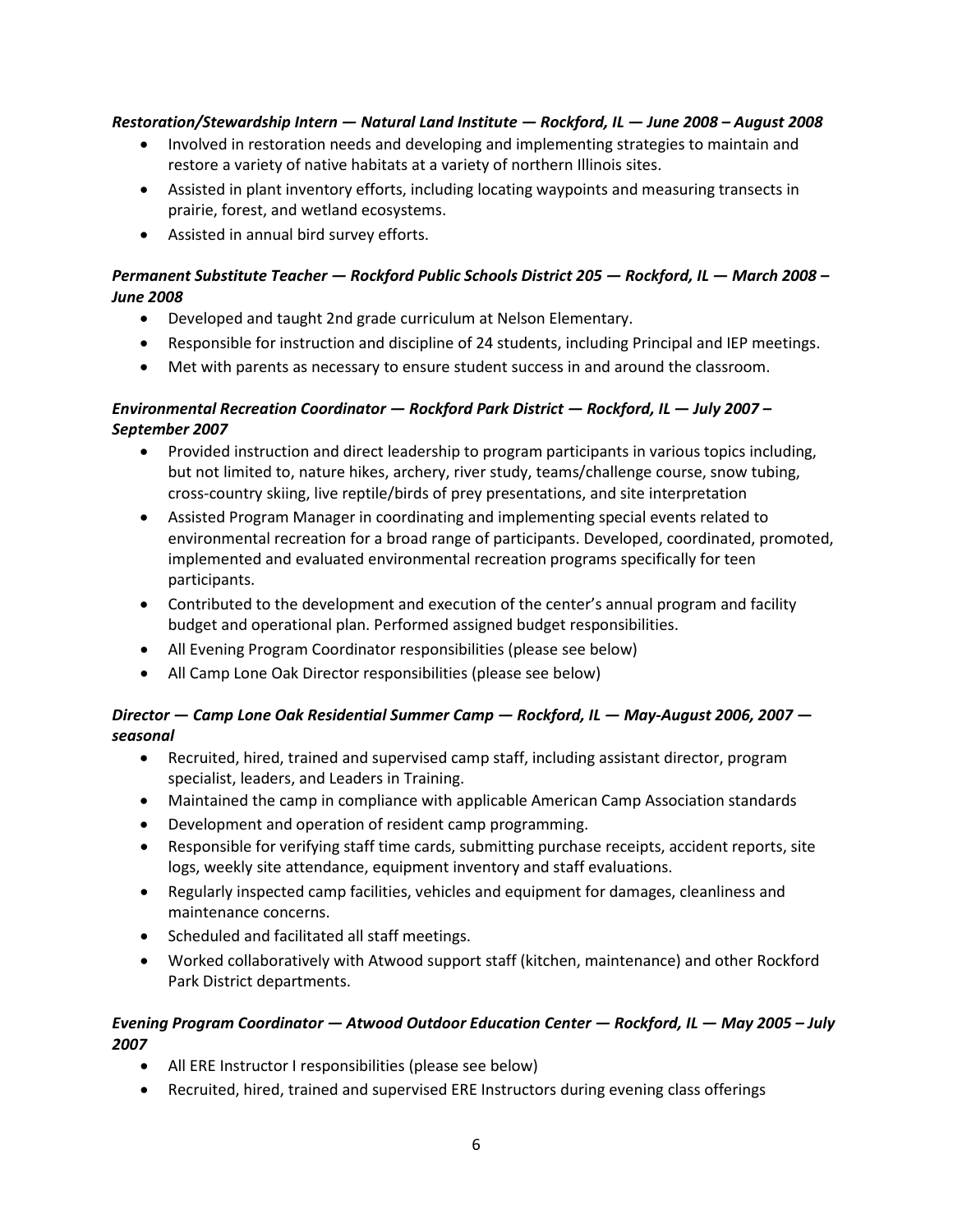- Worked closely with program manager and school representatives to ensure a unique, quality experience
- Scheduled all staff and evening activities
- Development of nature-based programming for youth, teens and adults
- Special assignments included:
	- o Live Reptiles Program primary caretaker and presenter (ongoing)
	- o Live Birds of Prey Program assistant caretaker and presenter (ongoing)
	- o Conceptualized, implemented and supervised 2005 Facility Revitalization Remodeling Project
	- o Marketing Liaison (ongoing)
	- o Website development
	- o Promotional publications development (brochures, maps, etc.)
	- o Special Event Planning/Implementation (Summer Camp Open House, Fabulous Fall Fun Day, Winter Wanderings) (ongoing)
	- o Media Representative
	- o Developed new and edited previously existing job descriptions for Environmental Recreation, summer camps
	- o Conceptualization, development and implementation of Fierce Green Fire Forum teen discussion group
	- o Development and implementation of after school program at Ken-Rock Community Center

## *ERE Instructor I — Atwood Outdoor Education Center — Rockford, IL — September 2004 – May 2005*

- Instructed students in day and evening classes
- Provided input in curriculum and recreation activity development
- Assisted with the supervision, set-up and clean-up of evening meals for the students following food service guidelines
- Monitored the park/facility during work hours, identifying and rectifying (when appropriate) any potential or dangerous conditions

## *Program Specialist — Rockford Park District Playgrounds — Rockford, IL — May-August 2004 seasonal*

- Developed and implemented ten week nature-based curriculum for free neighborhood park programs
- Served diverse populations of participants age five to 12 Developed program and curriculum manuals

## *Director — "Teen Time" Summer Camp — Rockford, IL — May-August 2002, 2003 — seasonal*

- Responsible for ensuring high standards of recreation for teenaged participants with disabilities
- Supervised, developed, appraised and disciplined nine staff members
- Developed and implemented weekly schedule, including trips and activities
- Conducted weekly staff appraisal meetings
- Maintained budget and monitored monetary concerns, including payroll
- Documented all questionable incidents and close calls